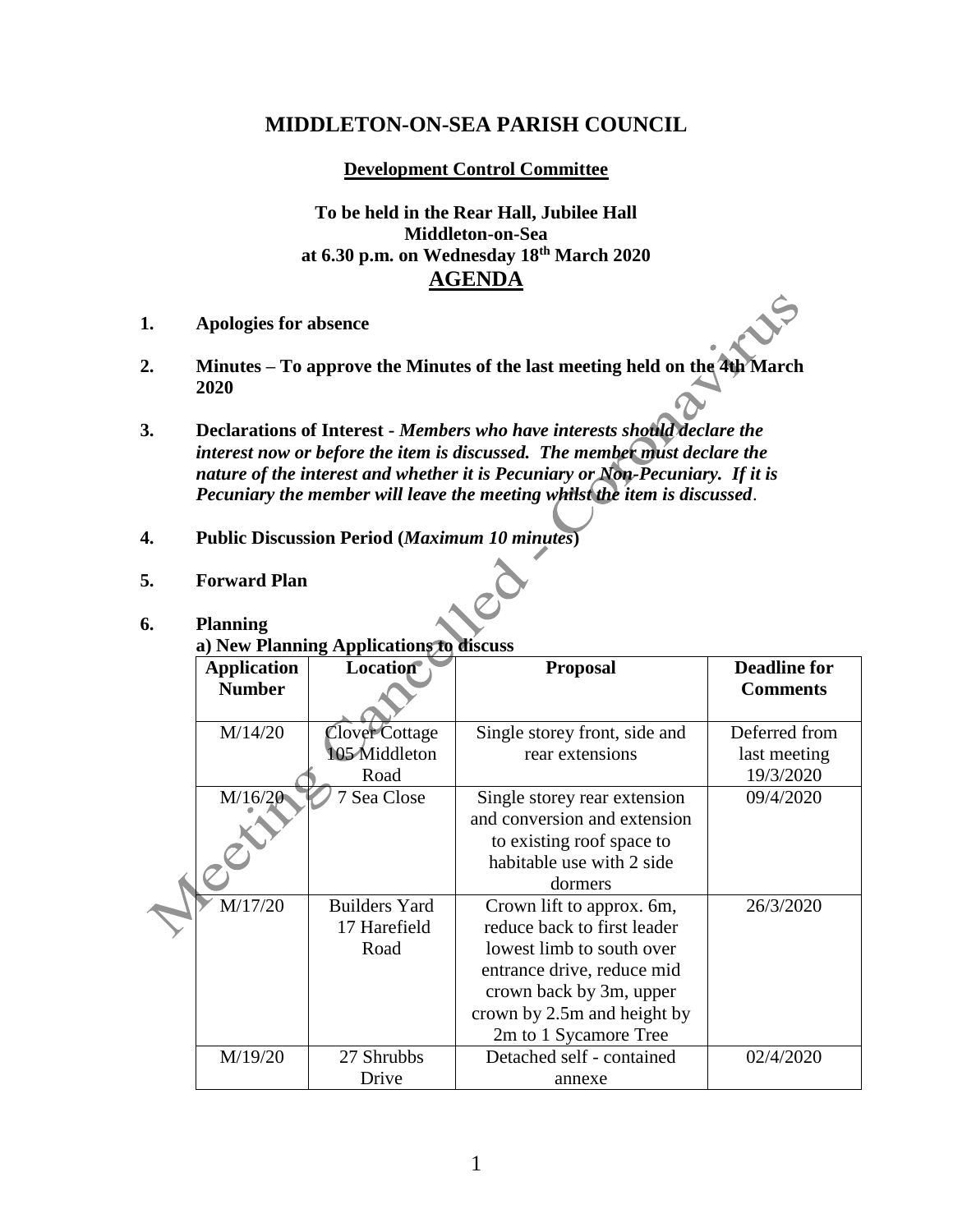| <b>Application</b> | Location      | $\sigma$ ) is a familing trip interferom to the surrounding parts its to this case<br><b>Proposal</b> | <b>Deadline for</b> |
|--------------------|---------------|-------------------------------------------------------------------------------------------------------|---------------------|
| <b>Number</b>      |               |                                                                                                       | <b>Comments</b>     |
| F/4/20/OUT         | Land at Ford  | Outline planning application                                                                          | 02/4/2020           |
|                    | Airfield Ford | (with all matters reserved                                                                            |                     |
|                    |               | except for access) for the                                                                            |                     |
|                    |               | development of up to 1,500                                                                            |                     |
|                    |               | dwellings (Use Class C3), 60-                                                                         |                     |
|                    |               | bed care home (Use Class C2),                                                                         |                     |
|                    |               | up to $9,000$ sqm of                                                                                  |                     |
|                    |               | employment floor space (Use                                                                           |                     |
|                    |               | Classes B1), local centre of up                                                                       |                     |
|                    |               | to 2,350 sqm including up to                                                                          |                     |
|                    |               | 900 sqm retail <i>(commercial</i>                                                                     |                     |
|                    |               | (Use Classes A1-A5) and                                                                               |                     |
|                    |               | 1,450 sqm community / leisure                                                                         |                     |
|                    |               | floor space (Use Classes D1-                                                                          |                     |
|                    |               | D2), land for a two-form entry                                                                        |                     |
|                    |               | primary school (Use Class                                                                             |                     |
|                    |               | D1), public open space,                                                                               |                     |
|                    |               | allotments, new sports pitches                                                                        |                     |
|                    |               | and associated facilities,                                                                            |                     |
|                    |               | drainage, parking and                                                                                 |                     |
|                    |               | associated access,                                                                                    |                     |
|                    |               | infrastructure, landscape,                                                                            |                     |
|                    |               | ancillary and site preparation                                                                        |                     |
|                    |               | works, including demolition of                                                                        |                     |
|                    |               | existing buildings and part                                                                           |                     |
|                    |               | removal of existing runway                                                                            |                     |
|                    |               | hardstanding. This application                                                                        |                     |
| Centre             |               | affects a Public Right of Way.                                                                        |                     |
|                    |               | This application is the subject                                                                       |                     |
|                    |               | of an Environmental                                                                                   |                     |
|                    |               | Statement. This application                                                                           |                     |
|                    |               | may affect the setting of a                                                                           |                     |
|                    |               | Listed Building. This                                                                                 |                     |
|                    |               | application falls within CIL                                                                          |                     |
|                    |               | Zone 1 - Zero Rated.                                                                                  |                     |

**b) New Planning Applications from surrounding parishes to discuss**